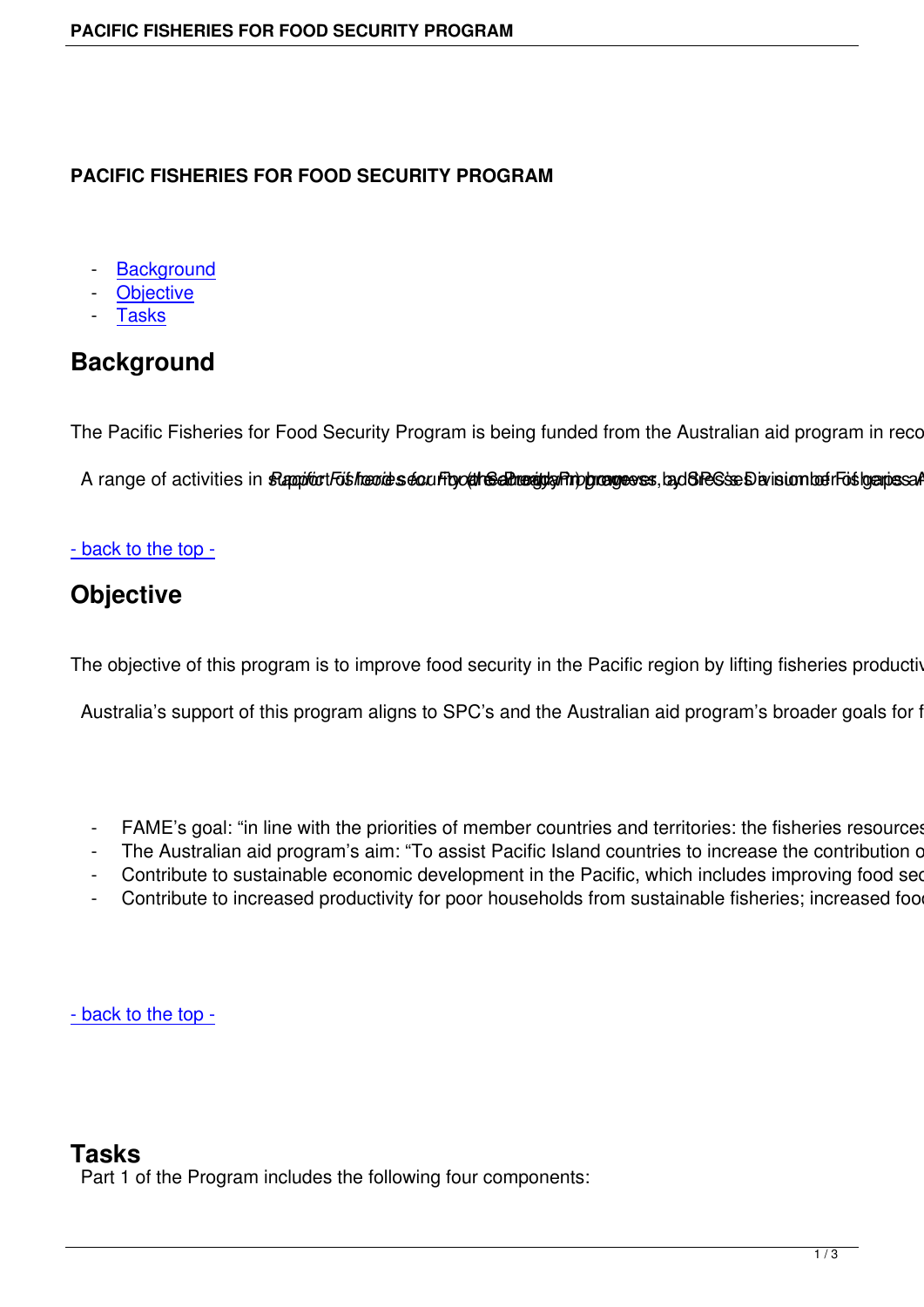- 1. Scientific advice for the development of Oceanic Fishery Management Measures ;
- 2. Management and development of export fisheries for aquarium fish ;
- 3. Development of mariculture (saltwater aquaculture) opportunities ; and
- 4. [Assistance to meet export requirements for marine products](en/projects/fisheries-fo-food-security/scientific-advice-for-the-development-of-oceanic-fishery-management-measures) .

Part 2 [of the Program includes the following three components:](en/projects/fisheries-fo-food-security/assistance-to-meet-export-requirements-for-marine-products)

 1. Enhance national tuna fishery monitoring and data management with emphasis on artisanal and subsistence fisheries ;

- 2. Support the development of inland aquaculture, particularly in Melanesia; and
- 3. [Improve the management of deepwater snapper resources in Pacific island countri](en/projects/fisheries-fo-food-security/enhancing-national-tuna-fishery-monitoring)es .

SPC [shall keep SPC member countries and territories and the Australian aid program inform](en/projects/fisheries-fo-food-security/improving-the-mgt-of-deepwater-snapper-resources)ed of the property

- back to the top -

**Australian** Aid **A** 

This Program is funded boustealian aid program

# **Part 1 of the P[rogram](http://aid.dfat.gov.au/Pages/home.aspx)**

- Scientific advice for the development of Oceanic Fishery Management Measures
- Management and development of export fisheries for aquarium fish
- Development of mariculture (saltwater aquaculture) opportunities
- [Assistance to meet export requirements for marine products](en/projects/fisheries-fo-food-security/scientific-advice-for-the-development-of-oceanic-fishery-management-measures)

# **P[art 2 of the Program](en/projects/fisheries-fo-food-security/assistance-to-meet-export-requirements-for-marine-products)**

- Enhance national tuna fishery monitoring and data management with emphasis on artisanal and subsistence fisheries

- Support the development of inland aquaculture, particularly in Melanesia
- [Improve the management of deepwater snapper resources in Pacific island countri](en/projects/fisheries-fo-food-security/enhancing-national-tuna-fishery-monitoring)es